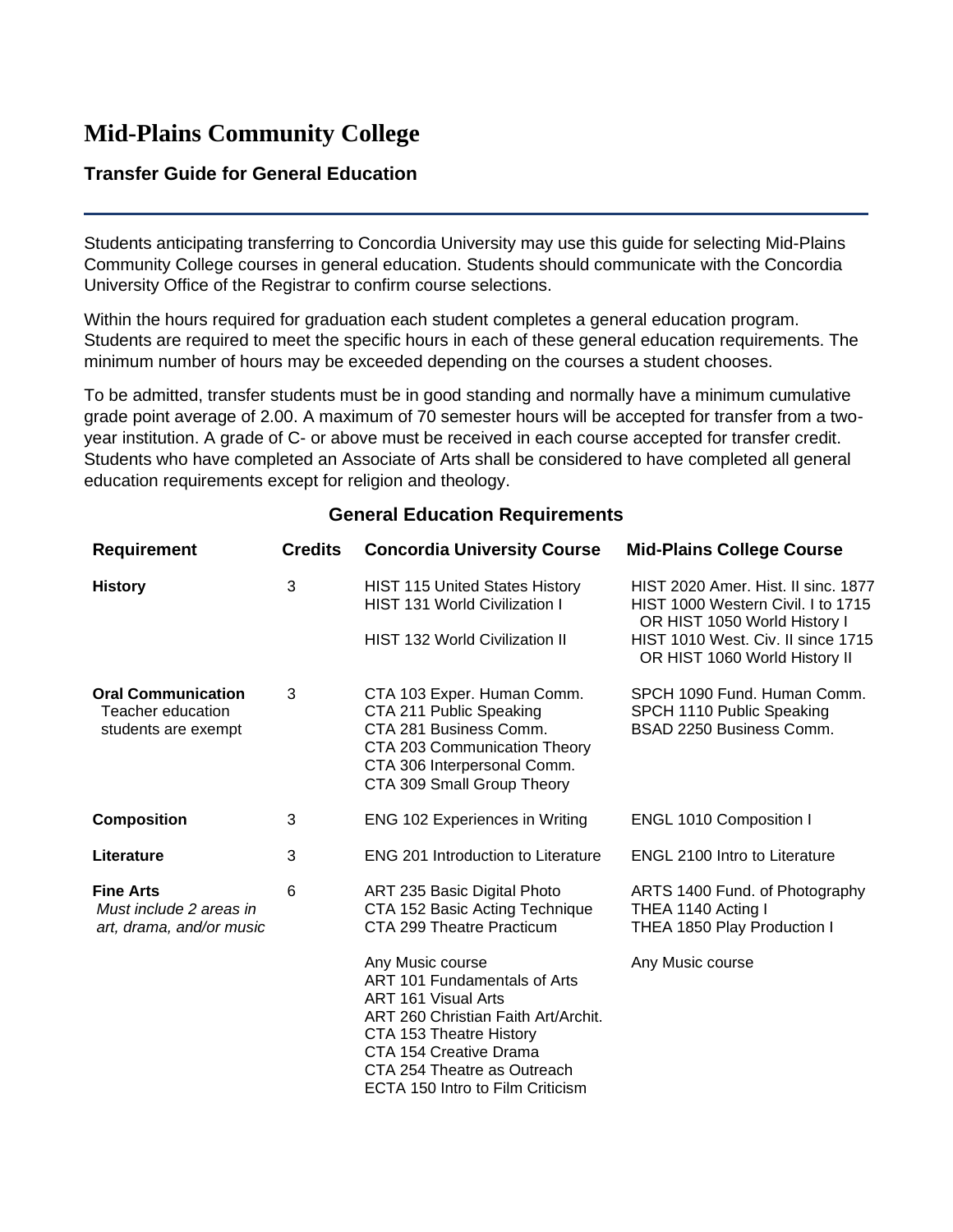| <b>Requirement</b>                                                                                                                 | <b>Credits</b> | <b>Concordia University Course</b>                                                                                                                                                                                                                                                                                                                                                                                                                                                                                                                                                                                                                     | <b>Mid-Plains College Course</b>                                                                                                                                                                                                                                                                                       |
|------------------------------------------------------------------------------------------------------------------------------------|----------------|--------------------------------------------------------------------------------------------------------------------------------------------------------------------------------------------------------------------------------------------------------------------------------------------------------------------------------------------------------------------------------------------------------------------------------------------------------------------------------------------------------------------------------------------------------------------------------------------------------------------------------------------------------|------------------------------------------------------------------------------------------------------------------------------------------------------------------------------------------------------------------------------------------------------------------------------------------------------------------------|
| <b>Social Sciences</b><br>Must include 2 areas in<br>economics, geography<br>political science,<br>psychology, sociology           | 6              | <b>ECON 101 Princ. Macroeconomics</b><br><b>ECON 102 Princ. Microeconomics</b><br>GEOG 202 World Regional Geog.<br>PS 111 American Government<br>PSY 101 Intro to Psychology<br>PSY 221 Lifespan Development<br>SOC 101 Intro to Sociology<br>GEOG 101 Intro to Human Geog.                                                                                                                                                                                                                                                                                                                                                                            | ECON 2110 Prin. Economic-Macro<br>ECON 2120 Prin. Economic-Micro<br>GEOG 1020 World Regional Geog.<br>POLS 1000 American Government<br>PSYC 1810 Intro to Psychology<br>PSYC 2060 Lifespan Development<br>SOCI 1010 Intro to Sociology                                                                                 |
| <b>Health and Human</b><br>Performance                                                                                             | $\overline{2}$ | 1 credit from:<br>HHP 161 Running & Walking<br>HHP 166 Weight Training<br><b>HHP 168 Aerobics</b><br>HHP 100 Lifetime Wellness<br>HHP 164 Cross Training<br><b>HHP 169 Pilates</b><br>AND 1 credit from:<br>HHP 182 First Aid & CPR<br>Any fitness, Activity, or Health<br>Topics course(s).<br>Refer to Concordia catalog.                                                                                                                                                                                                                                                                                                                            | PHED 1040 Walking & Jogging<br>PHED 1080 Weight Training<br>PHED 1140 Aerobics I                                                                                                                                                                                                                                       |
| <b>Mathematics</b><br>Statistics should<br>be taken unless a<br>different math course is<br>needed for program.                    | 3              | MATH 122 Intro to Statistics<br>MATH 132 College Algebra<br>MATH 182 Calculus with Appls.<br><b>MATH 184 Calculus I</b><br><b>MATH 186 Calculus II</b><br>MATH 284 Calculus III<br>MATH 142 Survey Contemp. Math<br>MATH 151 Pre-Calculus Math<br>MATH 201 Concepts of Math I<br>(Elem. education students only)                                                                                                                                                                                                                                                                                                                                       | <b>MATH 2170 Applied Statistics</b><br>MATH 1150 College Algebra<br><b>MATH 1350 Applied Calculus</b><br>MATH 1600 Calculus I<br>MATH 1900 Calculus II<br>MATH 2450 Calculus III                                                                                                                                       |
| <b>Natural Sciences</b><br>Complete at least<br>1 course in biology,<br>chemistry & physics<br>between high school<br>and college. | 6              | Courses recommended for students not in science programs:<br>BIO 110 Principles of Biology<br>BIO 243 Elem. Human Anat./Phys.<br><b>BIO 244 Nutrition</b><br><b>BIO 207 Human Genetics</b><br>*CHEM 109 Introductory Chemistry<br><b>CHEM 115 General Chemistry</b><br>PHYS 110 Principles of Physics<br>SCI 281 Physical Geography/Geol.<br><b>SCI 315 Environmental Science</b><br>SCI 331 Descriptive Astronomy<br>*Required unless chemistry taken in high school<br>Additional courses at Concordia:<br>BIO/SCI 230 Intro Forensic Sci.<br>BIO/SCI 231 Intro Foren. Sci. Lab<br><b>BIO 288 Animal Behavior</b><br>BIO 345 Midwest Floral Identif. | <b>BIOS 1010 General Biology</b><br>BIOS 1100 Basic Anat. & Phys.<br>BIOS 1400 Intro to Nutrition<br><b>BIOS 2120 Genetics</b><br>CHEM 1050 Survey Chemistry I<br>CHEM 1090 General Chemistry I<br>PHYS 1150 Descriptive Physics<br>GEOG 1050 Physical Geology<br>BIOS 1200 Ecology/Environment<br>PHYS 1020 Astronomy |

BIO 36\_ Ecol./Natural History Tour

BIO 385 Physiology of Exercise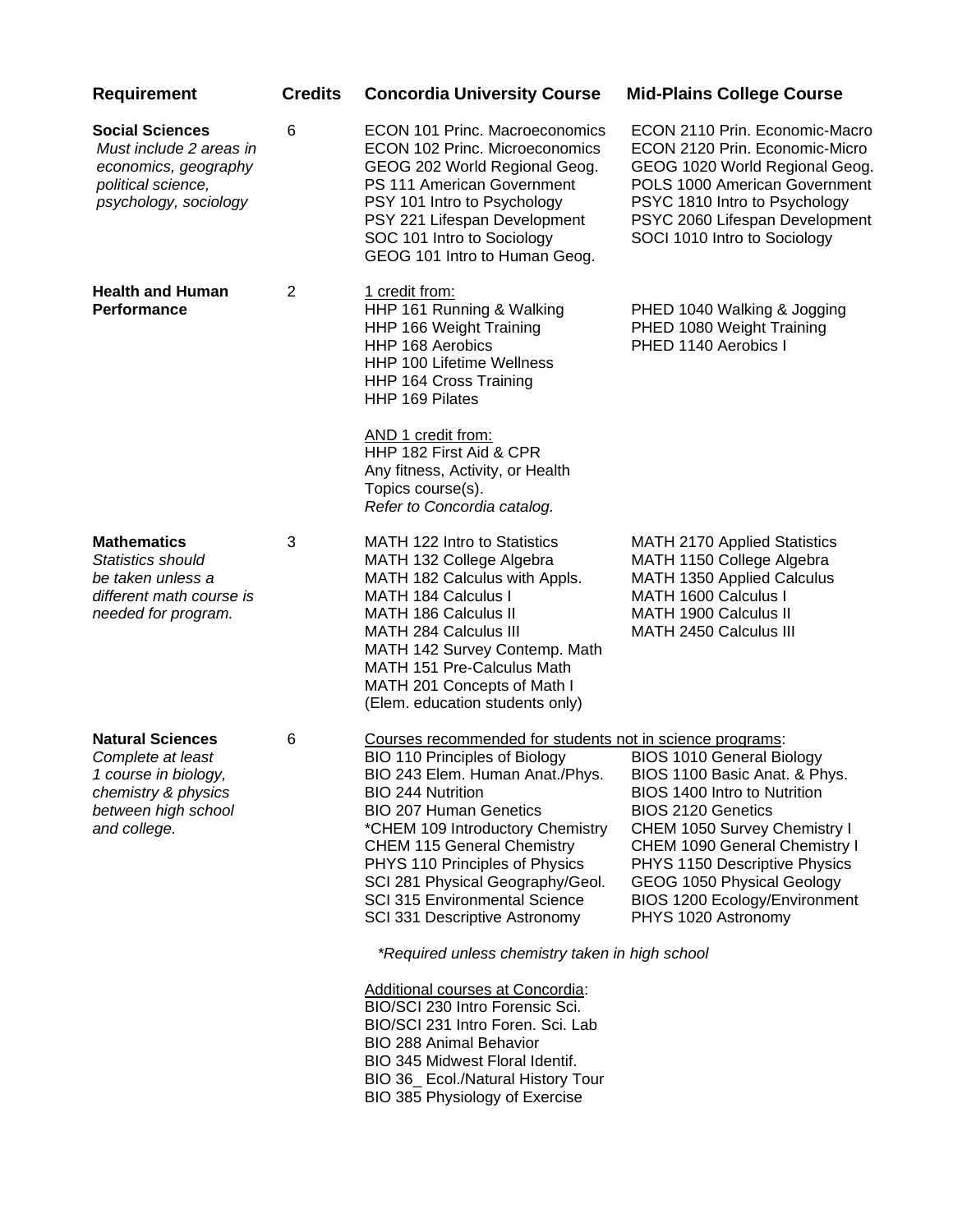|  | <b>Requirement</b> |  |
|--|--------------------|--|

## **Requirement Credits Concordia University Course Mid-Plains College Course**

\*\*PHYS 109 Introductory Physics SCI 202 Science Everyday Things SCI 365 Science and Society SCI 381 Meteorol./Oceanography

 *\*\*Required unless physics taken in high school*

Students in science programs or with a strong interest:

| <b>BIO 122 General Zoology</b>       | BIOS 1120 Intro to Zoology            |
|--------------------------------------|---------------------------------------|
| <b>BIO 141 General Botany</b>        | <b>BIOS 1090 General Botany</b>       |
| <b>BIO 208 General Genetics</b>      | <b>BIOS 2140 Genetics</b>             |
| BIO 343 Human Anat. & Phys. I        | BIOS 2250 Human Anat./Phys. I         |
| BIO 344 Human Anat. & Phys. II       | BIOS 2260 Human Anat./Phys. II        |
| <b>CHEM 116 General Chemistry II</b> | <b>CHEM 1100 General Chemistry II</b> |
| CHEM 231 Organic Chemistry I         | CHEM 2410 Organic Chemistry I         |
| PHYS 111 General Physics I           | PHYS 1410 Elem. Gen. Physics I        |
| PHYS 112 General Physics II          | PHYS 1420 Elem. Gen. Physics II       |
| PHYS 211 Gen. Physics I Calculus     | PHYS 2410 Gen. Physics Calc. I        |
| PHYS 212 Gen. Physics II Calcul.     | PHYS 2420 Gen. Physics Calc. II       |

Additional courses at Concordia: BIO 111 General Biology I BIO 112 General Biology II BIO 225 Vertebrate Anat./Morph. BIO 317 Ecology & Field Biology BIO 345 Midwest Floral Identif. BIO 371 Biology of the Brain

**Global Multicultural** ART 271 Art History I ARTS 1050 Intro to Art History I Two courses required GEOG 202 World Regional Geogr. GEOG 1020 World Regional Geog. SPAN 101 Beginning Spanish I SPAN 1010 Elementary Spanish I SPAN 102 Beginning Spanish II SPAN 1020 Elementary Spanish II ASL 101 Beg. Amer. Sign Lang. I ASL 102 Beg. Amer. Sign Lang. II CHNS 101 Beg. Mandarin I CHNS 102 Beg. Mandarin II CTA 333 Intercultural Commun. SOC 201 Cultural Anthropology ART 451 Illustration III BIO 363 Belize Study Tour BIO 380 Biology Service Learning BUS 369 International Business BUS 480 Business as Mission EDUC 224 Teach. Except. Learner EDUC 424 Differentiated Instruct. EDUC 425A ESL/FL I, C, A, pt. 1 ENG 381/2/4 World Literat. I/II/III GEOG 345 Geog. Arch. Holy Land GERO 419 Death, Dying, Trauma HIST 303 Modern China HIST 420 Immigration & Ethnicity HIST 421 Latin America HHP 489 Global Health (3 hours) MU 213 World Music PS 211 Global Issues THEO 375 Christian Denomination THEO 390 World Religions Any GMC prefixed course